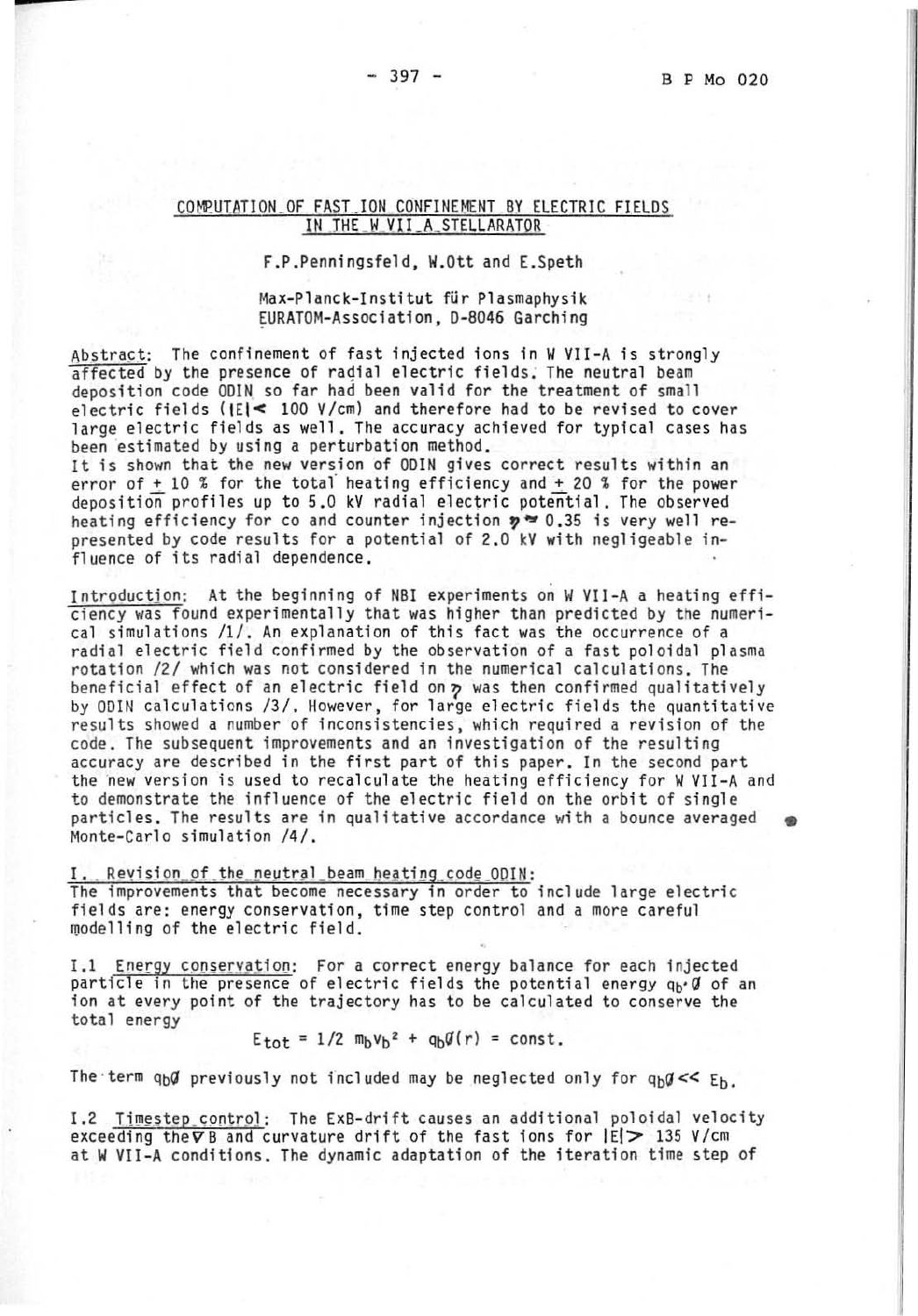the orbit calculation has been corrected for this fast drift component. For runs with IEI > 500 *V*/cm the time step parameter itself must be reduced accordingly to avoid numerical errors underestimating the heating efficiency and the power deposited locally in the region of high electric fields.

1.3 Model of the electric field: The physical constraint is that the electric equipotential surfaces  $\emptyset$  = const. have to be identical with the magnetic flux surfaces  $\mathcal{Y}$  = const. of the configuration used. Otherwise a poloidal field component E<sub>Q</sub> is generated which causes an unrealistic radial particle drift. For numerical reasons central ellipses are used in ODIN to fit the magnetic configuration computed from a Dommaschk field representation /5/. As seen from Fig. 1a this is a good approximation for  $r/a < 0.3$  only. But the position of the best fitted flux surface can be varied by the application of an additional vertical magnetic field  $0 < B<sub>v</sub> < 50$  Gauss (Fig. 1b,c).

I.4 Error estimation for the code results: To estimate the errors induced by the electric field model, firstly the position of the best fitted magnetic surfaces was varied by varying  $B_V$  for parabolic potentials

 $\emptyset = \emptyset_a(r/r_a)^2$  with  $1 \le \emptyset_a \le 7$  kV. In this way the

erroneous poloidal field components  $E_\beta(r/a)$  introduced by the misfitting of the flux surfaces is changed in a wide range. In the worst case (i.e. By = 0) the misfitting of the outermost flux surfaces is greatest where  $|E_{\Omega}|$  reaches its maximum also resulting in the highest  $E_B$ -component there. It shows up (e.g. in Fig. 2 for 3.0 kV) that the code results are not sensitive to that variation indicating that [Eg(r/a)] <[Eg crit(r/a)] in these cases, [Eg crit|<br>being the limit, where the erroneous field component starts to influence beam deposition. To get a number for  $|E_9 \text{ crit}(r/a)|$  the elliptical equipotential surfaces were perturbed by changing their half axes  $\alpha \rightarrow \epsilon \infty$ ,  $\beta \rightarrow \beta/\epsilon$ . in order to generate an artificial poloidal component  $E_\theta(r/a)$ . Figure 3a shows the global results for different potentials  $\emptyset$ . Admitting an error of  $\pm$  10 % for  $\eta$ , a critical field value  $\mathsf{E}_{\theta, \text{crit}}$  can be deduced depending on  $\theta$ .<br>The corresponding deposition profiles for 3.0 kV are plotted in Fig. 3b. Since the two methods should give consistent results one concludes that the code is not sensitive to Eg-components in the outer plasma region but to poloidal electric fields at  $r/a = 0.5$ . This is in accordance with the fact that this region is most frequented by the heating particles. In Fig. 5 the estimated critical poloidal field at  $r/a = 0.5$  is given as a function of  $\theta_{c2}$ . together with the value occurring in ODIN for the worst case (i.e.  $B_V = 0$ ). We conclude that the global and local ODIN results are correct within an error of 10 % and 20 %, respectively, if  $E_{\theta}$   $\leq$   $E_{\theta}$   $\leq$   $\frac{1}{16}$  at  $r/a = 0.5$ , i.e.  $\emptyset_{\alpha} < 5$  kV for a parabolic potential.

### II. Application of the revised code for W VII A

II.1 Heating efficiency: In Fig. 5a,b the recalculated  $\gamma$  ( $\emptyset$ ) for co resp. counter injection are given assuming parabolic potentials. The observed direction of the plasma rotation excludes negative  $\mathcal{G}_d$  shown here for completeness. The experimental value  $\eta \simeq 0.35$  for co and counter injection is very well represented by code results for  $\theta_{\alpha}=$  (2.1 + 0.3) kV. This also holds for an electric field  $E(r) \propto \nabla p$  as seen from Fig. 5c.

II.2 Particle tracing method: The influence of the electric field on the ion orbits can be made visible by plotting the intersection points of the trajectories of a set of test particles with a given poloidal plane. The behaviour of the orbits for ions starting in the  $z = 0$  plane at different radii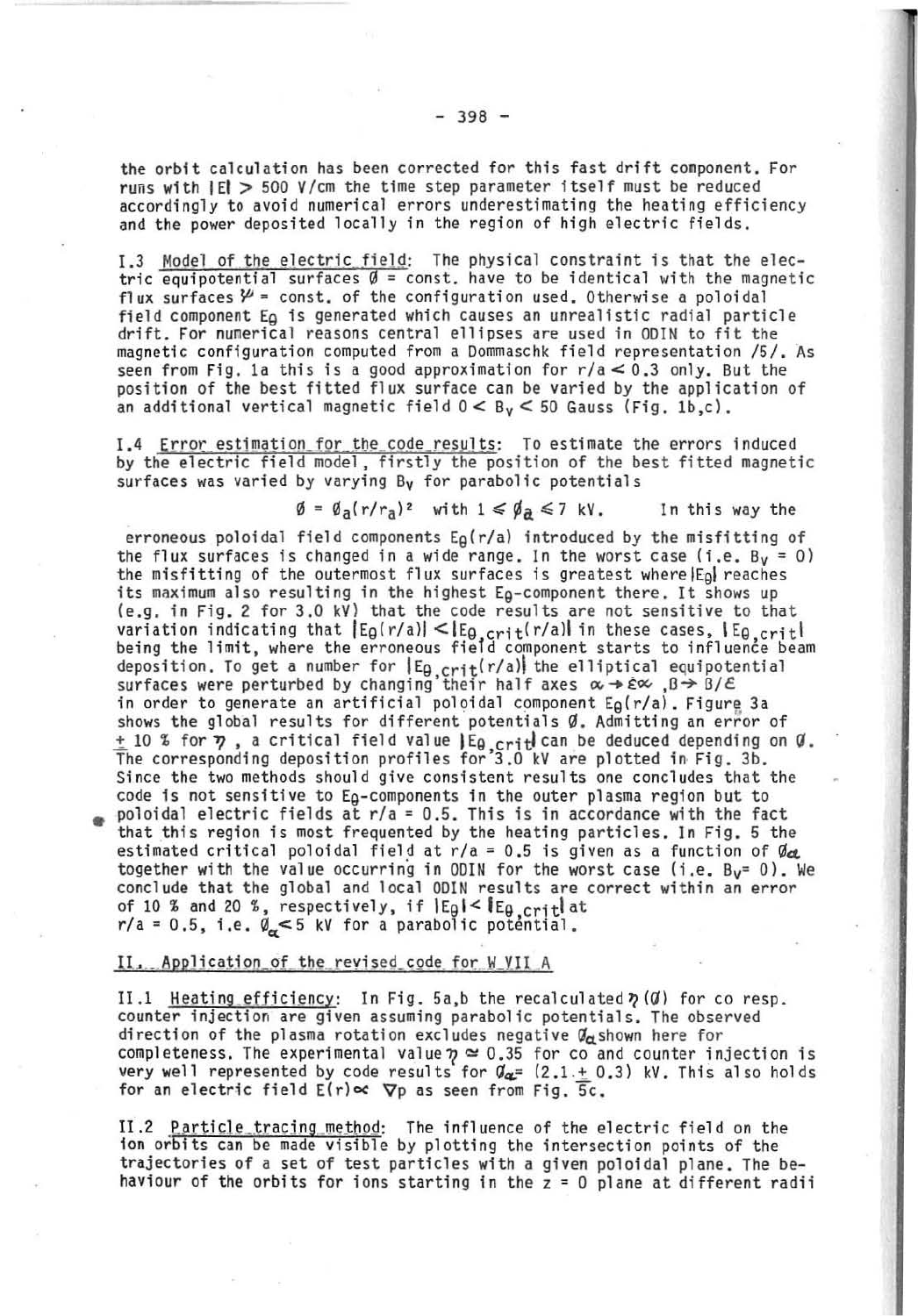R may be quantified by the area F(R) in the poloidal plane which surrounds these intersection points. In Fig. 6 an example for this confinement parameter F(R) for fast co-injected ions is shown. With increasing positive potential, the zone of good confinement, i.e. the minimum of F(R) is shifted towards the plasma center resulting in a more efficient trapping of the iniected ions. For small negative potentials  $-1.0 \n\leq \theta_n \n\leq -0.5$  kV no confinement is found corresponding to the poloidal drift resonance were the ExB-drift and the rotational transform drift for the fast ions cancel each other. Higher negative potentials would improve the confinement again beginning with ions starting at  $R \le R_0$  caused by the counterwise poloidal rotation which then again is dominated by the electric field.

#### References

- /1/ W VII-A Team and Neutral Injection Team, Proc. 8th IAEA Conf. on Plasma Physics and Contr.Nucl. Fusion Research, Brussels 1980, Vol.I.p. 185
- W VII-A Team and Neutral Injection Team, Proc. 2nd Joint Grenoble- $121$ Varenna, Int. Symp. on Heating in Tor. Plasmas, 1980, Vol. II. p. 789
- $131$ W VII-A Team and Neutral Injection Team, Proc. 9th IAEA Conf. on Plasma Physics and Contr.Nucl. Fusion Research, Baltimore, 1982, Vol.II, p.241
- Maaßberg H., 1984, Proc. 5th Int.Workshop on Stellarators. Ringberg.  $141$ FRG, Vol.II, P.507
- /5/ Dommaschk, W., 1978, IPP-Report 0/38.